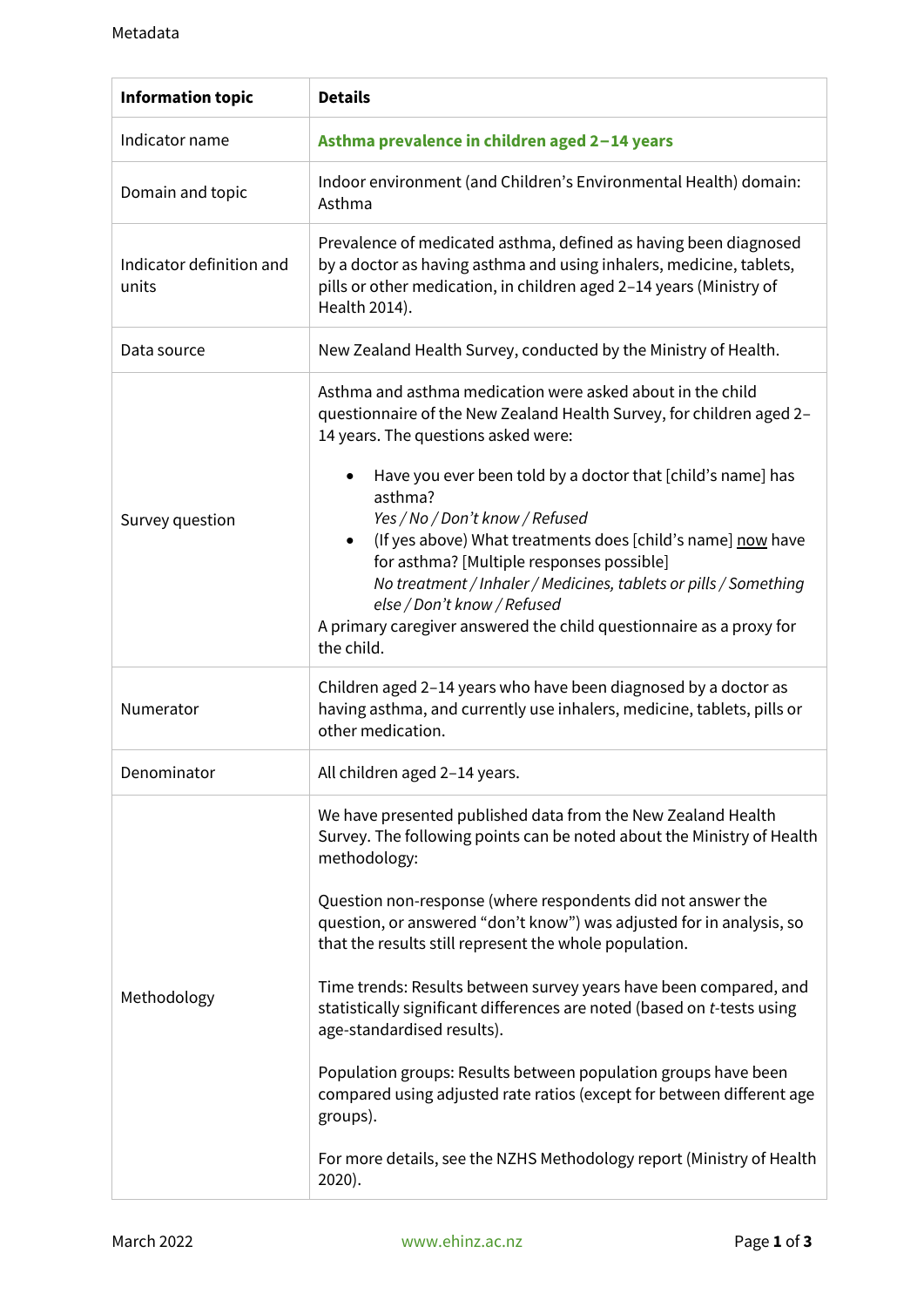$\overline{1}$ 

| Time period and time<br>scale      | National data is available for 2006/07, 2011/12, 2012/13, and annually<br>after this.                                                                                                                                                                                                                                                                                                                                                                                                                                                                                                                            |
|------------------------------------|------------------------------------------------------------------------------------------------------------------------------------------------------------------------------------------------------------------------------------------------------------------------------------------------------------------------------------------------------------------------------------------------------------------------------------------------------------------------------------------------------------------------------------------------------------------------------------------------------------------|
|                                    | DHB-level pooled data is presented for the three-year period 2017-20.                                                                                                                                                                                                                                                                                                                                                                                                                                                                                                                                            |
|                                    | Data collection:                                                                                                                                                                                                                                                                                                                                                                                                                                                                                                                                                                                                 |
|                                    | 2011/12 data onwards: Survey data were collected for the 12-<br>month period from 1 July to 30 June the following year.<br>2006/07: Survey data were collected from October 2006 to<br>November 2007.                                                                                                                                                                                                                                                                                                                                                                                                            |
| Population coverage                | Since 2011, the New Zealand Health Survey results refer to the usually<br>resident population of all ages, who are living in permanent dwellings,<br>aged-care facilities and student accommodation. The following<br>people were not included in the survey: people living in institutions,<br>such as for long-term hospital care, hospital- and dementia-level care<br>in aged-care facilities, and in prisons; the homeless; short-term<br>visitors; and tourists.<br>The child survey covers children aged 0-14 years, and the survey<br>question about asthma was only asked for children aged 2-14 years. |
| Spatial coverage                   | Nationally, with regional results available by District Health Board.                                                                                                                                                                                                                                                                                                                                                                                                                                                                                                                                            |
| Measures of frequency              | Results are presented by sex, age group, ethnic group (total response),<br>neighbourhood deprivation (NZDep2013 quintiles).                                                                                                                                                                                                                                                                                                                                                                                                                                                                                      |
| Confidence interval<br>methodology | 95% confidence intervals were calculated by the Ministry of Health<br>using jack-knife weights. Confidence intervals are presented in<br>brackets in the text and tables, and as error bars on graphs.                                                                                                                                                                                                                                                                                                                                                                                                           |
| Limitations of indicator           | There is some uncertainty in the estimates due to taking a sample,<br>reflected in the 95% confidence intervals.                                                                                                                                                                                                                                                                                                                                                                                                                                                                                                 |
| Limitations of data<br>source      | The survey results may under- or over-estimate indicators due to the<br>nature of self-reported information.                                                                                                                                                                                                                                                                                                                                                                                                                                                                                                     |
|                                    | In 2020 and 2021, interviewing for the New Zealand Health Survey was<br>suspended when there was an elevated risk of COVID-19 in an area, to<br>reduce any risks of transmitting COVID-19 between interviewers and<br>respondents. The achieved sample size and response rate for the<br>2020/21 data collection are lower than usual due to these disruptions.<br>The reduction in sample size is seen approximately evenly in all<br>regions. No adjustments or imputations have been done to account<br>for the impact this has had on the 2019/20 and 2020/21 data.                                          |
| <b>Related indicators</b>          | Asthma hospitalisations (0-14 years)<br>Second-hand smoke exposure (0-14 years)<br>Maternal smoking at two weeks postnatal<br>Lower respiratory tract infections (0-4 years)<br>Meningococcal disease (0-14 years)<br>Sudden unexpected death in infancy (SUDI)                                                                                                                                                                                                                                                                                                                                                  |